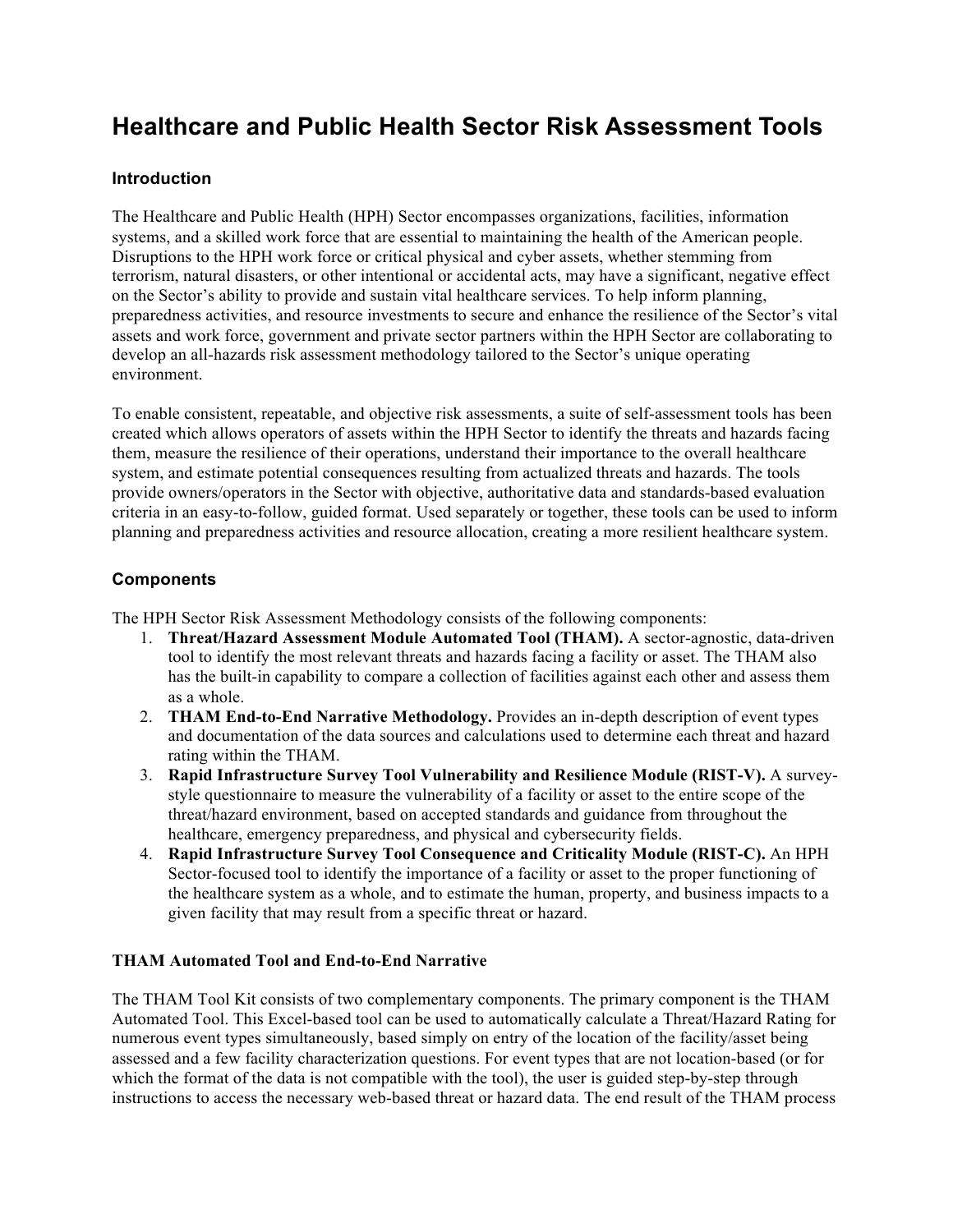is a rating from 1 (Low) to 4 (Very High) for each of 34 external intentional, unintentional, and natural threat and hazard event types catalogued plus 32 internal, facility-specific hazard event types. Each Threat/Hazard Rating provides a relative measurement of likelihood relative to the overall frequency of that specific threat or hazard, but is not comparable across different threats and hazards. The THAM Automated Tool also allows for an aggregated assessment of multiple facilities to determine the most common threats and hazards to the group as a whole, as well as to identify trends and outliers.

Accompanying the THAM Automated Tool is an "end-to-end" narrative description of the full THAM methodology, which includes 1) a comprehensive listing and description of the wide array of the manmade and naturally occurring threats and hazards facing the HPH Sector; 2) a discussion of the objective data sources and calculations used within the methodology to calculate individual Threat and Hazard Ratings by event type; and 3) a description of individual threat/hazard categories and an explanation of how the rating scales were derived for each event type. The data sources provided represent Internet-accessible, nationally scoped, authoritative data sources, and serve to complement local data sources and subject matter expert input that end-users may have privileged access to.

### **RIST-V**

The RIST-V module is an Excel-based tool presented in a simple questionnaire format that allows for assessment of the overall vulnerability of a facility or asset to the threat/hazard landscape and the resilience measures in place to protect against them. The user is guided through a series of "Yes/No" and multiple choice questions regarding the plans, policies, procedures, and measures that are in place to reduce vulnerability and increase resilience, as well as questions about the critical dependencies of the facility or asset on outside services. The questions in the RIST-V were derived from existing assessments (including the Department of Homeland Security's Infrastructure Survey Tool), emergency management and cybersecurity standards (including Joint Commission and CRS Rule requirements and the National Institute of Standards and Technology Cybersecurity Framework), and consultation with subject matter experts from across the HPH Sector.

The RIST-V outputs consist of an overall vulnerability and resilience score—a relative score (from 0 to 100) that depicts the extent of the facility's vulnerability to and mitigations against the all hazards landscape. The overall score is composed of sub-scores in four major areas: resilience management (including business continuity and emergency management), physical security, critical dependencies, and cybersecurity. Using these scores and sub-scores, the owners and operators of a facility or asset can identify aspects of their operation that are contributing to vulnerability, and tie to them specific actions that can be taken to reduce that vulnerability and increase resilience.

Accompanying the RIST-V tool is a simple utility that allows a user to import the results of RIST-V assessments from multiple individual facilities and evaluate them as a whole with a single, aggregated vulnerability and resilience score and sub-scores. The tool also allows for comparison of the facilities' individual scores and sub-scores against each other for the purposes of trend analysis and identification of outliers.

#### **RIST-C**

The RIST-C is an Excel-based self-assessment tool that consists of survey questions, in the same "Yes/No" and multiple choice format used in the RIST-V, that are used to provide two separate types of outputs: a Sector criticality score and a trio of facility impact estimates. The criticality assessment portion of the tool determines the level of impact to the HPH Sector as a whole that would result from the loss of function of an individual facility or asset. The questions consist of general measurements of criticality